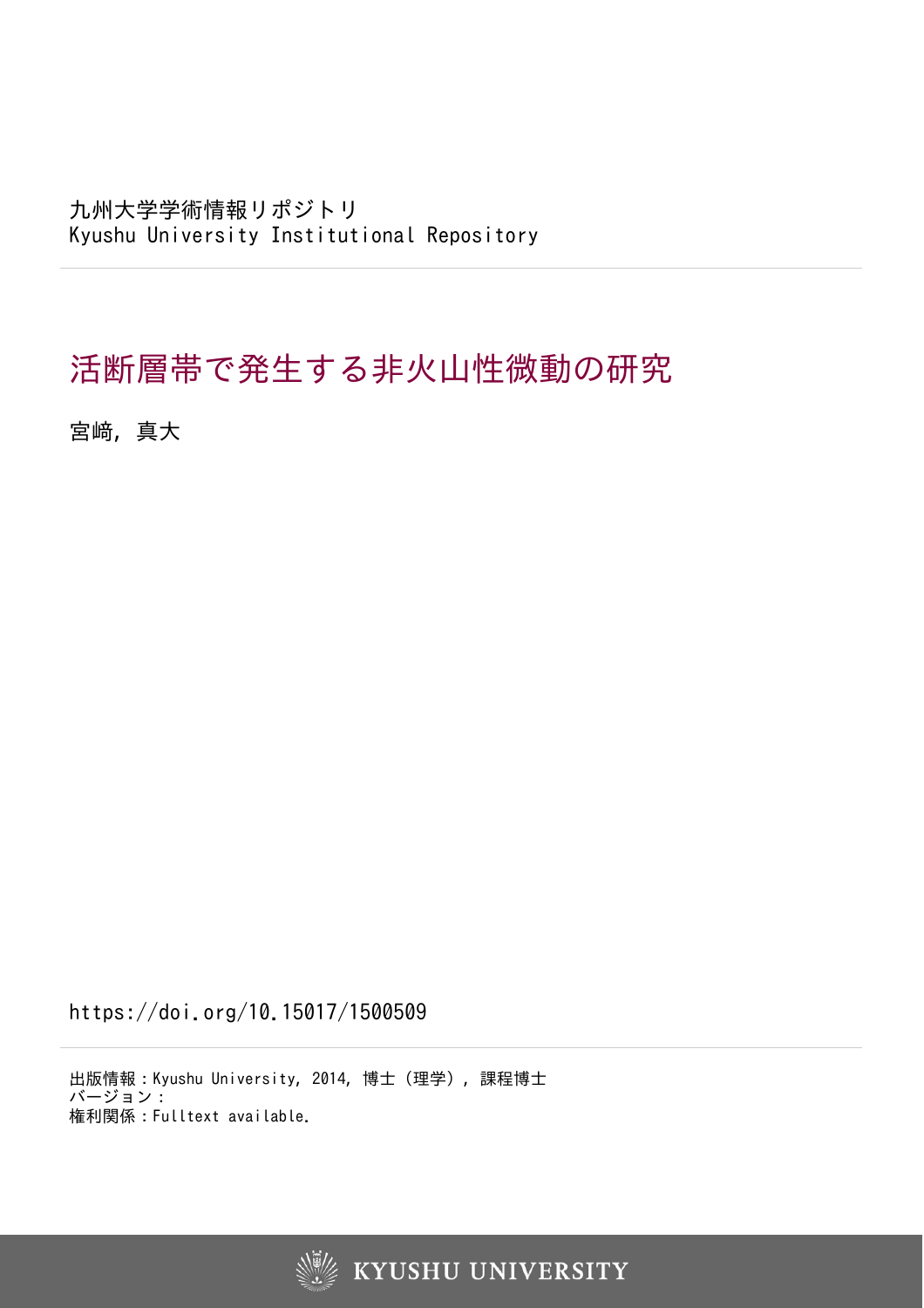氏 名 : 宮崎 真大

## 論 文 名 : A study on non-volcanic tremor in an active fault zone (活断層帯で発生する非火山性微動の研究)

区 分 : 甲

## 論 文 内 容 の 要 旨

非火山性微動は地震発生層の深部延長部分で発生し,その活動は地震発生における準備過程に関 連していると考えられている.非火山性微動の多くは,沈み込み帯やトランスフォーム断層といっ たプレート境界で見つかっている. 遠地地震によって励起された大振幅の表面波がもたらす動的応 力などの微小な応力変化に対し、非火山性微動の発生が引き起こされることが知られている. Chao and Obara (2012)は、活断層帯の周辺においても、微動の誘発現象が観測されることを指摘した. 内陸の活断層帯における浅部の地震と深部の微動の関連性を説明するためには,高い推定精度を持 つ震源と,そのメカニズムを知る必要がある.

本研究では,Chao and Obara (2012)で指摘された非火山性微動の震源域の一つである日奈久断層帯 において,定常地震観測網とは別に,臨時に設置している地震観測点から得られたデータを基に高 精度の震源推定を行った.得られた誘発微動の震源は,活断層帯の走向方向に沿って分布し,地震 発生層の直下で発生していることが明らかになった.このことは,誘発された微動が,断層帯の深 部延長部で発生していることを表していると考えられる.

非火山性微動が,数多くの微小な断層運動によって放射される低周波数の波で構成されるという ことが先行研究によって明らかにされている.この特徴に基づき,観測された微動の波形に対して S 波偏角解析を行い,発震機構解の推定を行った.得られた解は,この地域で見られる浅部の地震 活動と同じ傾向を示し,得られた断層面解の一方は,断層帯の走向の方向に平行な傾向を示した. このことは、誘発された微動の震源域においても、浅部の領域と同じような応力条件下にあること を示していると考えられる.

微動が定常的に発生しているかを知ることは,震源域周辺の応力状態を理解する上で重要である. Matched-filter 法を用いた解析により,この地域における非火山性微動の定常活動性の検出を試み た.検出されたイベントのほとんどは周囲のノイズと同等の振幅を持つが,振幅が比較的大きなも のを三例見いだすことができた.これらは,外的な要因による応力擾乱とは関連性が見られないこ とから,震源域近傍においては応力が臨界状態にあることを示している.

日奈久断層帯の地震発生層には、P波速度の速い領域が走向方向に沿って分布している.断層帯 の北東部には、深部にP波速度の遅い領域が存在している. 本研究によって得られた結果から, 日 奈久断層帯における非火山性微動が,下部地殻から浅部の地震発生層の遷移領域で発生していると 解釈できる.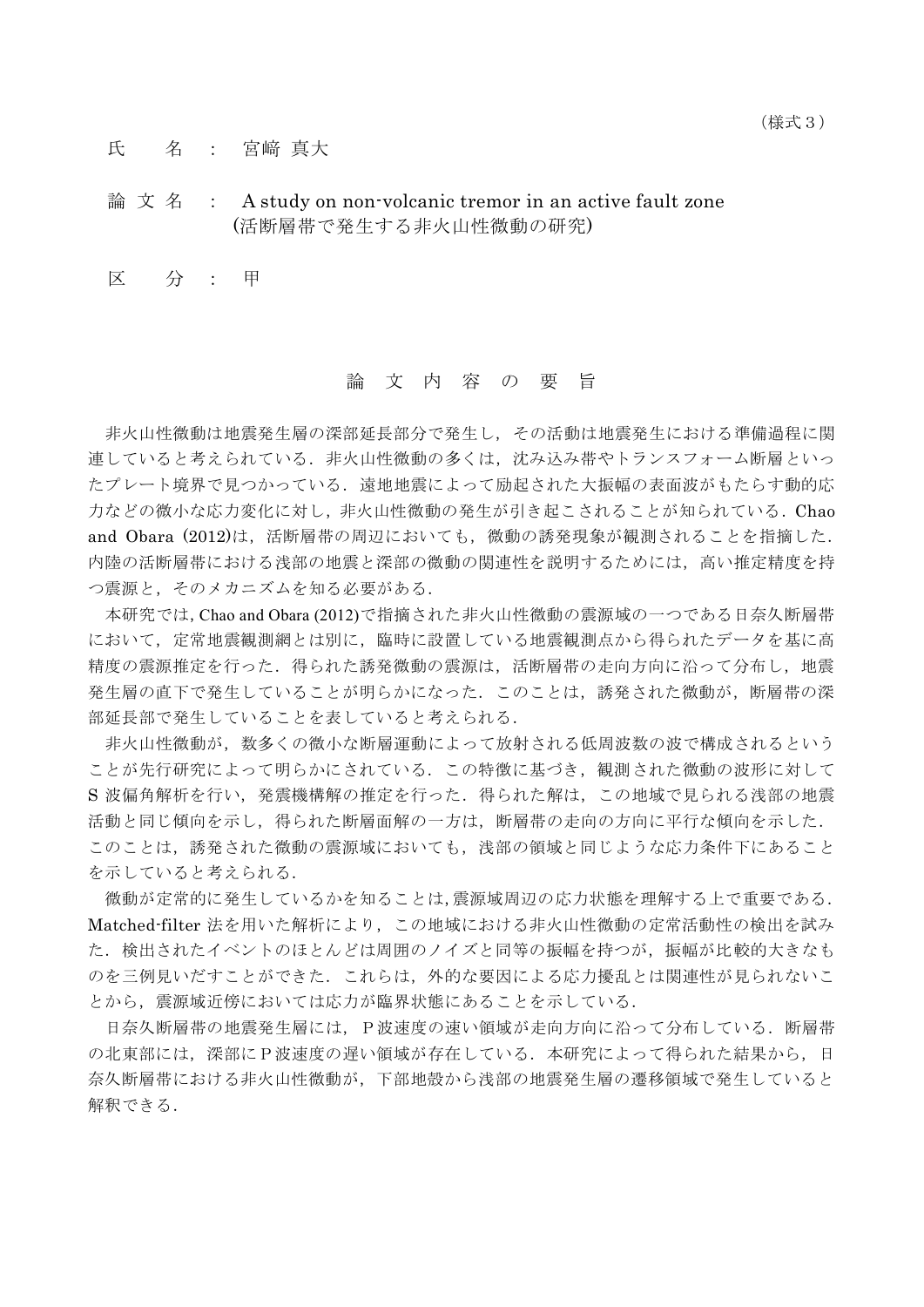## **Abstract**

 Numerous studies about non-volcanic tremor around the plate boundaries have revealed that the tremors are located on deep extension of a fault zone. They are sensitive to small stress change caused by various reasons such as the dynamic stress change induced by surface waves with large amplitudes from teleseismic events. Therefore, its occurrence is related to the stress accumulation on the seismogenic zone.

 Chao and Obara (2012) found that non-volcanic tremors were excited by surface waves with large amplitudes from teleseismic events near the active fault zone. However, a relation of the triggering phenomena in an active fault zone with the stress changes remains unclear relative to plate boundaries because we have little information about the configurations of fault zones. In order to elucidate a relationship between shallow crustal earthquakes and tremors in the inland active fault zone, it is necessary to determine precisely the hypocenter and its mechanisms.

 We deployed temporal seismic stations to establish a dense seismic station network in the Hinagu fault zone, Kyushu Island, Japan, which is one of the source regions of the nonvolcanic tremor pointed out by Chao and Obara (2012). We obtained hypocenters with highresolution relative to the previous study by using waveform data from the network. The tremors are located along the strike direction of the fault zone and beneath the seismogenic zone. This indicates that the tremors occurred on deep extension of the fault zone.

 According to the previous studies, the non-volcanic tremor is superposition of overlapping shear faulting of many small low frequency earthquakes. Based on this characteristic, we